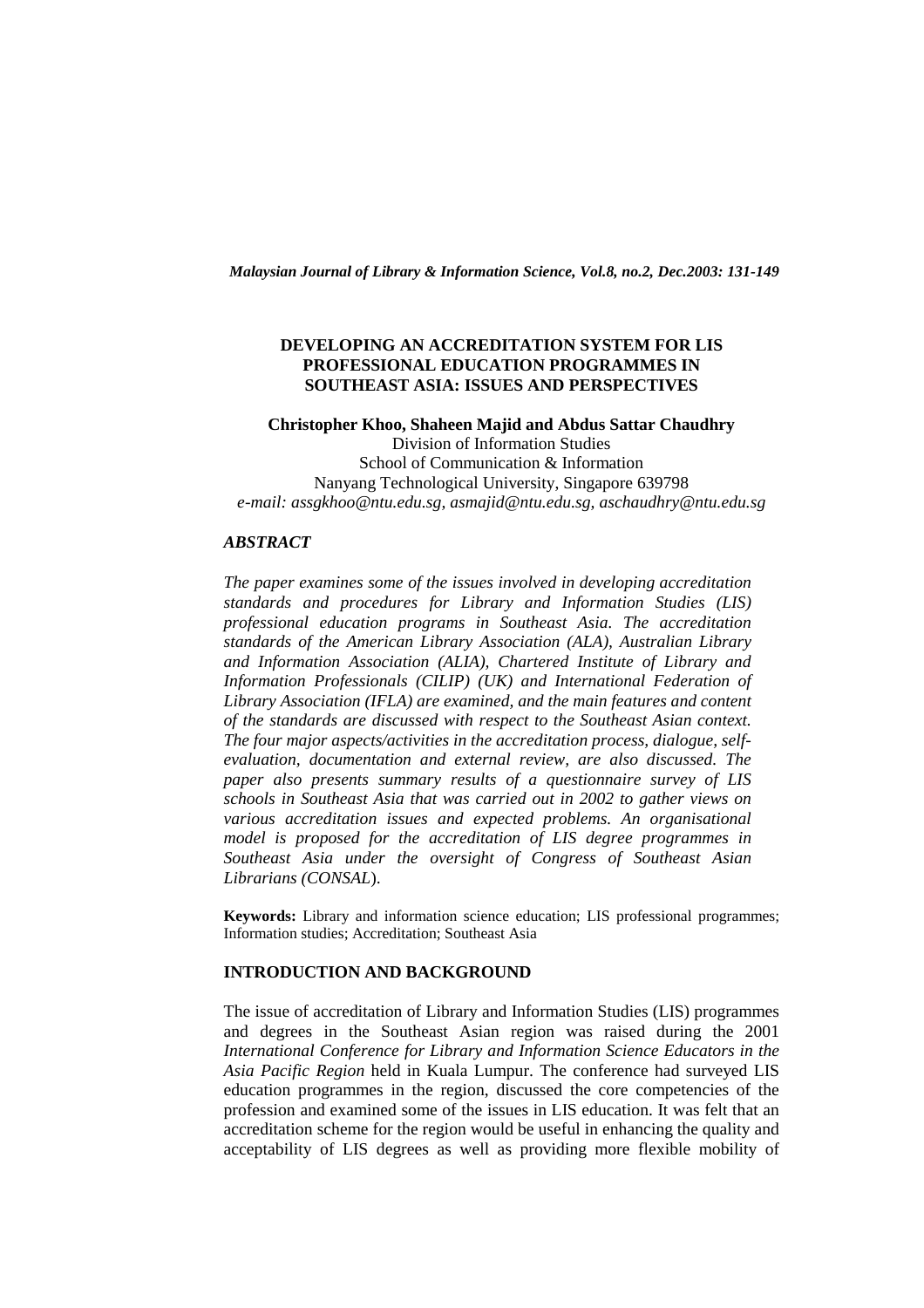library and information professionals in the region. There was a general consensus that some effort needs to be made in this direction.

In 2002, Prof. Shaheen Majid undertook a questionnaire survey of LIS schools in the region to gather views on various issues related to a regional accreditation scheme, including the need for an accreditation scheme, geographical scope of accreditation, coordinaton, duration, expenses and cost and potential problems. The results were reported in a paper (Majid, Chaudhry, Foo & Logan, 2002) presented at the *Library and Information Science Education in Asia (LISEA) Workshop* – a post-conference workshop of the 2003 *International Conference on Asian Digital Libraries* (ICADL) in Singapore. The paper also proposed an organisational model for the accreditation of LIS education programmes in Southeast Asia under the auspices and oversight of CONSAL.

The issue of accreditation and certification was raised at the recent CONSAL XII (2003) conference in Brunei, and a proposal for the development of a regional accreditation and certification scheme was included in the conference resolutions. The outgoing conference chairperson from Brunei and the CONSAL General Secretary highlighted this in their concluding speeches, and expressed the hope that Philippines, now assuming chairmanship of CONSAL, would work hard towards achieving this goal.

This paper seeks to stimulate further discussion regarding the development and implementation of a regional accreditation system. The education standards and accreditation procedures of the following library associations were examined to identify their main features and to understand the major phases or aspects of the accreditation process:

- American Library Association (ALA),
- Australian Library and Information Association (ALIA),
- Chartered Institute of Library and Information Professionals (CILIP, U.K.)
- International Federation of Library Associations and Institutions (IFLA)

Specifically, we examined the following standards:

- ALA *Standards for accreditation of Master's programs in library and information studies* (http://www.ala.org/Content/NavigationMenu/Our\_Association/Offices/Accr editation1/pub/standards.htm)
- IFLA *Guidelines for professional library/information educational programs – 2000* (http://www.ifla.org.sg/VII/s23/bulletin/guidelines.htm)
- ALIA *Education policy statement nº 1* (http://www.alia.org.au/policies/education/entry-level.courses.html)
- ALIA *The library and information sector: core knowledge, skills and attributes*. (http://www.alia.org.au/policies/core.knowledge.html)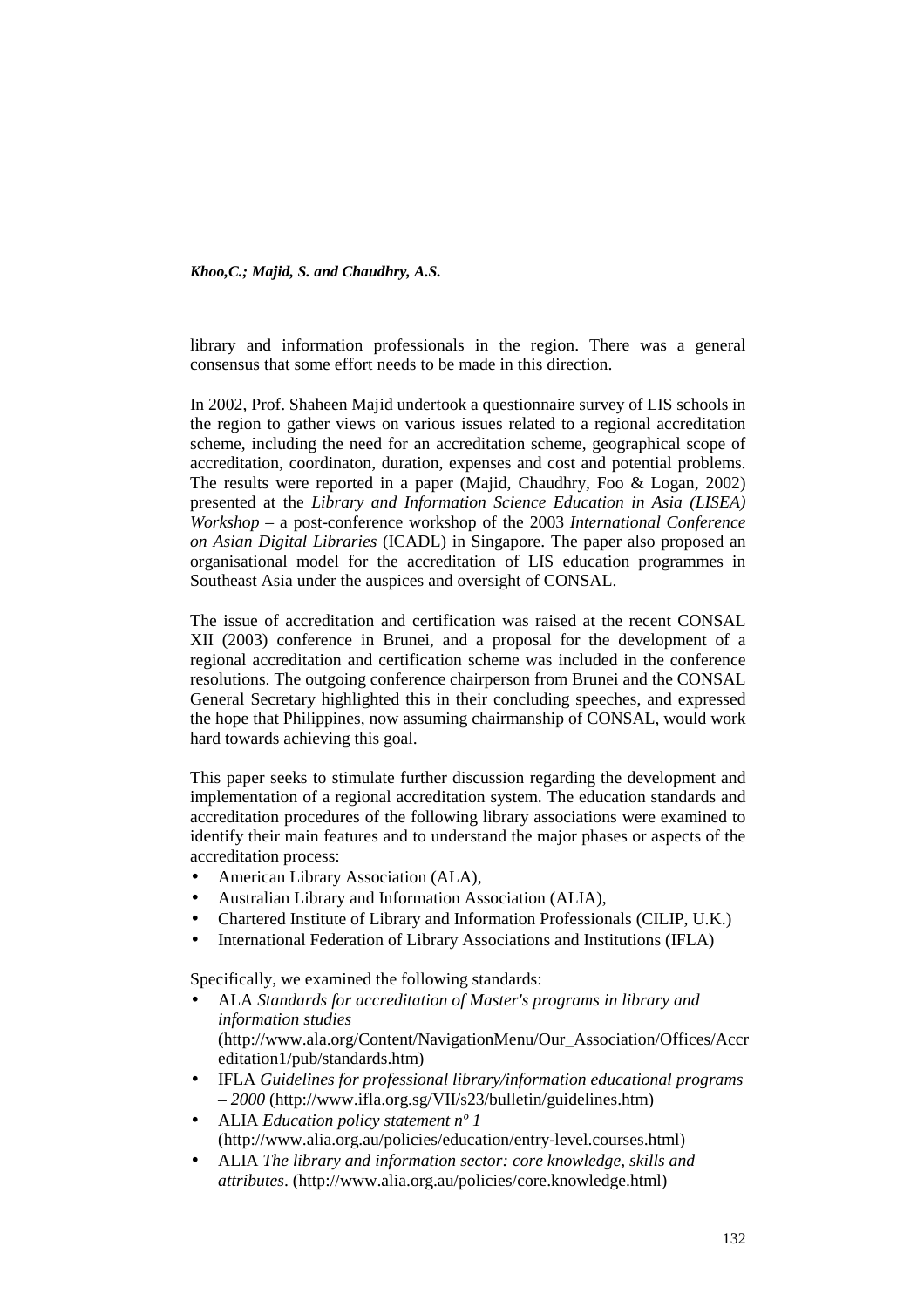• CILIP *Accreditation instrument: Procedures for the accreditation of courses.*

IFLA chose to call the standards "guidelines." ALIA specified the standards as a series of education policy statements. CILIP does not have a separate accreditation standard, but specified the accreditation criteria in its "accreditation instrument" (i.e. accreditation procedure and checklist). In addition to the standards, we also consulted the written accreditation policies and procedures of the four library associations for more information about the accreditation process.

The IFLA *Guidelines for Professional Library/Information Educational Programs – 2000* seem to be the logical choice as a basis to develop a regional standard for Southeast Asia, since international feedback was taken into consideration in developing the Guidelines. The discussion in this paper focuses on the IFLA Guidelines, with additional features found in the other standards highlighted where appropriate. We outline the main features and content of the standards, and discuss in some detail four major aspects or activities in the accreditation process – dialogue, self-evaluation, documentation and external review. We then summarise the results of the 2002 Majid Survey and discuss the regional issues raised in the survey. The organisational model for regional accreditation proposed by Majid *et al.* (2002) is outlined and further steps towards implementing an accreditation system is suggested.

## **FEATURES OF THE ACCREDITATION STANDARDS**

What is *accreditation*? Majid *et al.* (2002) defined it as "a process which assures that education institutions and their programmes meet appropriate standards of quality and integrity. It is a collegial process based on self-evaluation and peerassessment for the improvement of academic quality and public accountability."

The ALA accreditation standards (American Library Association, 1992) defined it in greater detail:

> Accreditation assures the educational community, the general public, and other agencies or organizations that an institution or program (a) has clearly defined and educationally appropriate objectives, (b) maintains conditions under which their achievement can reasonably be expected, (c) is in fact accomplishing them substantially, and (d) can be expected to continue to do so. Accreditation serves as a mechanism for quality assessment and quality enhancement with quality defined as the effective utilization of resources to achieve appropriate educational objectives. (ALA, 1992)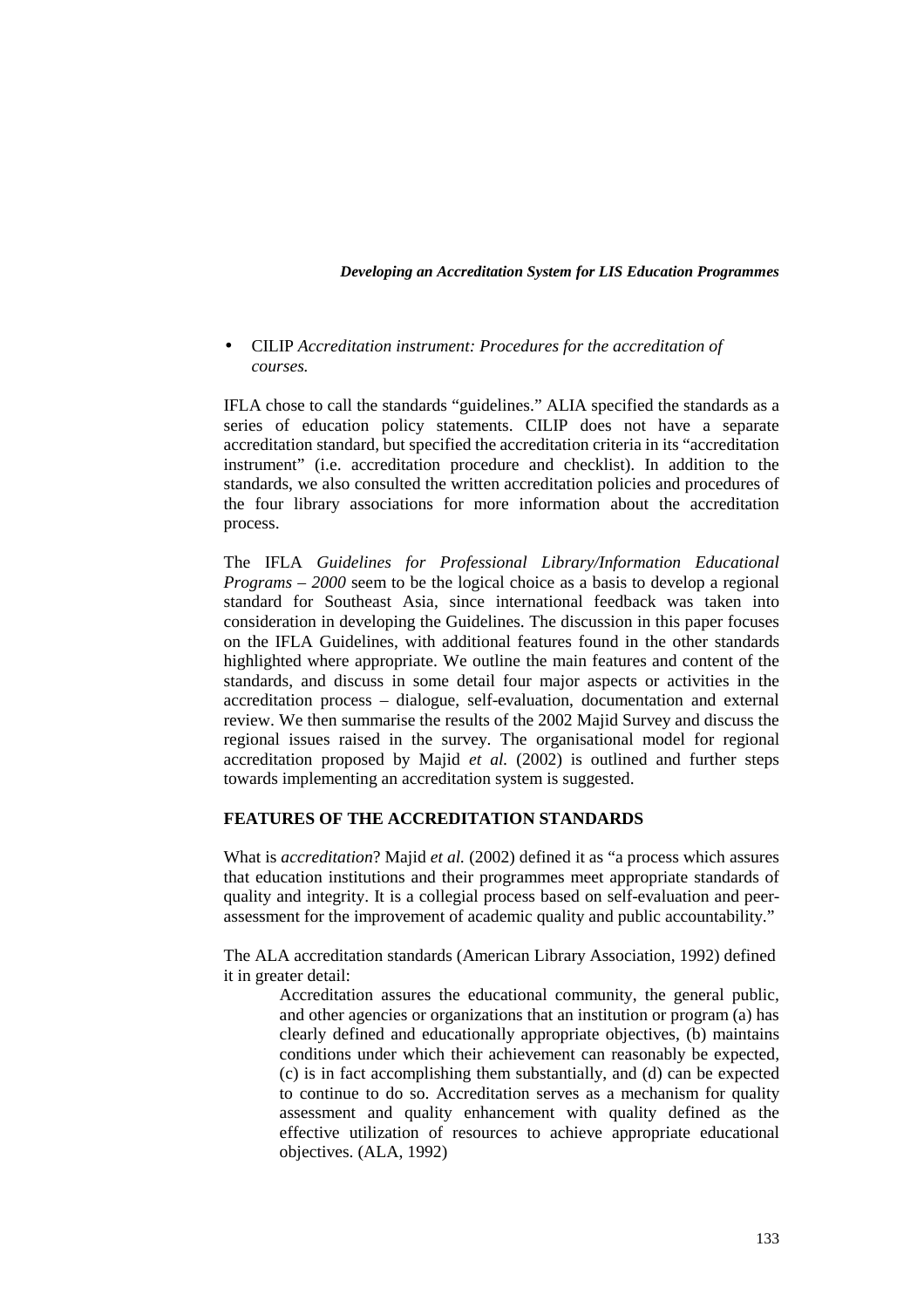All the accreditation standards are fairly general, broad and open to interpretation in the context of the individual LIS programme. This is to accommodate different kinds of LIS programmes and specialisations, different contexts and different national and regional needs. All the standards reflect a consciousness of the breadth of the LIS field, the varied roles information professionals play, and the variety of information services, organizations and contexts in which information professionals work. The IFLA Guidelines state in the preamble that "Today … the concentration is on information provision in a variety of contexts." The ALA Standards point out that the standards "are indicative, not prescriptive, with the intent to foster excellence through the development of criteria for evaluating educational effectiveness." The CILIP Accreditation Instrument said that "in view of the wide range of skills and expertise now needed for the efficient provision of information and the effective management of library and information services, the professional body does not seek to stipulate precise requirements for course content."

The standards are specified relative to the context of the LIS programme being accredited. The context are specified at three levels:

- 1. the standards and objectives of the parent institution, i.e. a university (institutional context),
- 2. the requirements for professional education in the country (national context)
- 3. the objectives of the programme (local context).

The IFLA Guidelines state that the programme should be responsive to the needs of the country, and meet the educational and professional accreditation requirements as are the norm in the country. However, the LIS programme should be part of a degree-granting institution (i.e. university).

The evaluation of an LIS programme is performed largely with respect to the stated objectives of the programme:

Program goals and objectives are fundamental to all aspects of master's degree programs and form the basis on which educational programs are to be designed and developed and upon which they are evaluated. (ALA, 1992)

The accreditation standards of the four library associations cover the following areas:

- The context of the programme, institutional support, and relationship with the parent institution
- Mission, goals and objectives
- The curriculum
- Faculty and staff
- Students, and policy and procedures relating to students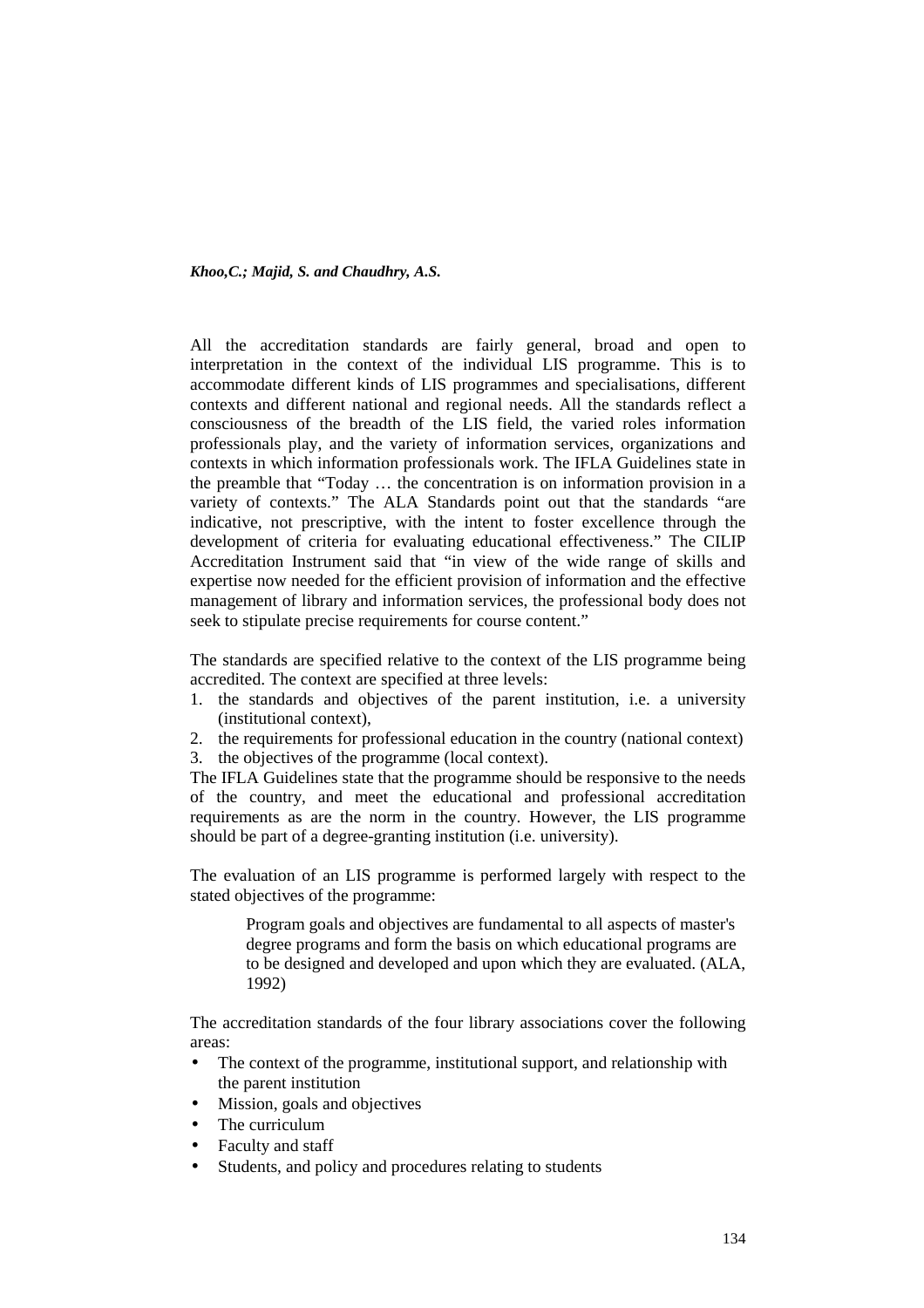- Administration and financial support
- Instructional resources and facilities
- Regular review of the programme, the curriculum, and the employment market
- Documentation

Even though the main focus of the accreditation evaluation is the objectives of the program and those of its parent institution, there needs to be some means of determining whether a program is an "LIS programme" and whether the programme objectives are appropriate for an LIS programme. The IFLA Guidelines do not attempt to define the LIS field. The ALA Standards define LIS broadly:

> The phrase "library and information studies" is understood to be concerned with recordable information and knowledge and the services and technologies to facilitate their management and use. Library and information studies encompasses information and knowledge creation, communication, identification, selection, acquisition, organization and description, storage and retrieval, preservation, analysis, interpretation, evaluation, synthesis, dissemination, and management. (ALA, 1992)

CILIP characterized LIS as

… the principles and management of the production, organization, analysis and provision of information and information services. It is concerned with the study of information from its generation to its exploitation, and its transmission in a variety of forms through a variety of channels. (CILIP, 2002)

LIS core skills and competencies are specified in a general kind of way in the standards. IFLA Guidelines listed the following core areas:

- 1. The Information Environment, Information Policy and Ethics, the History of the Field
- 2. Information Generation, Communication and Use
- 3. Assessing Information Needs and Designing Responsive Services
- 4. The Information Transfer Process
- 5. Organization, Retrieval, Preservation and Conservation of Information
- 6. Research, Analysis and Interpretation of Information
- 7. Applications of Information and Communication Technologies to Library and Information Products and Services
- 8. Information Resource Management and Knowledge Management
- 9. Management of Information Agencies
- 10. Quantitative and Qualitative Evaluation of Outcomes of Information and Library Use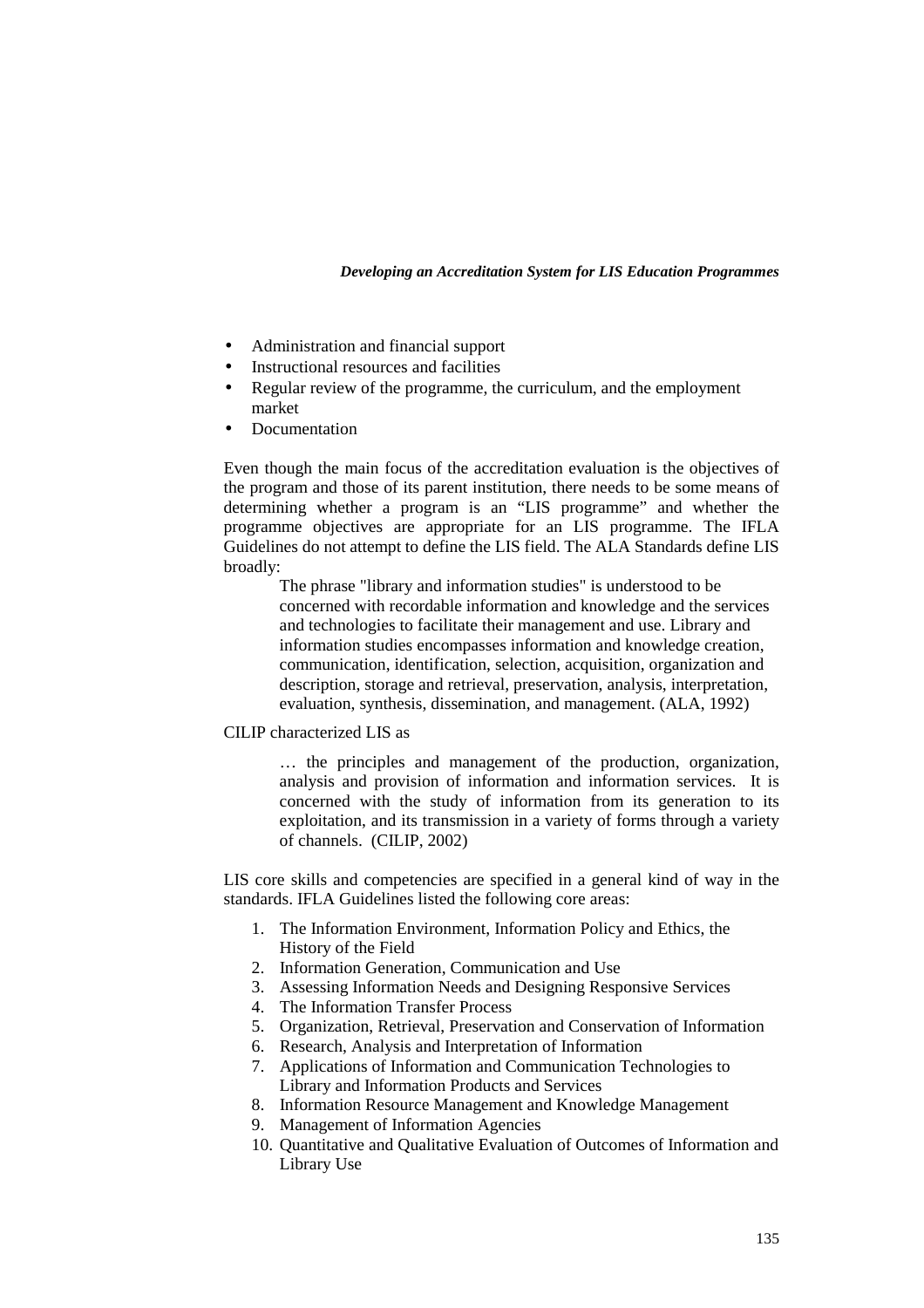CILIP and ALIA have somewhat more detailed lists of core areas, given in Appendix A and B.

All the standards also specify general transferable skills that the programme should impart. IFLA listed the following skills: communication skills, teamwork, time and task management skills, and analytical and problem-solving skills. ALIA listed the following additional skills: management skills; ability to think critically, reflectively, and creatively; evaluation skills; valuing of professional ethical standards; commitment to life-long learning; IT skills; and information literacy skills. CILIP added the following skills: human resource management, training and development, financial and budgetary management, statistical analysis, research methods, project management, and language skills.

The IFLA Guidelines specify that the programme should cover theory and practice and professional concerns, and suggested having practicum, internship and fieldwork for students. CILIP requires an individual project or a dissertation for graduation. Students are also expected to have a broad general education as preparation for the LIS education.

The general and flexible nature of the accreditation standards make it possible to adopt one of these standards (especially the IFLA Guidelines) as the basis for an accreditation standard for Southeast Asia. However, since the different countries in Southeast Asia have different national needs and different education systems, and we do want graduates of accredited programmes to be able to work in different countries, the different national contexts have to be examined before instituting a regional accreditation system. The Southeast Asia regional context may have to be taken into consideration when evaluating LIS programmes.

It may difficult to decide whether the core areas are adequately covered by an LIS programme for accreditation. Guidelines may need to be drawn up regarding the extent and depth of coverage of the core skills. ALA and CILIP standards indicate the possibility of accrediting specialized programmes, though the program should be built on an broader LIS foundation:

> Courses that are submitted may be generalist in nature, designed to provide entry to any part of the profession, or more specialized. In the case of specialized courses the professional body will look for an element that sets the specialism within a broader professional context. (CILIP, 2002)

This suggests that a programme may provide in-depth coverage of a few areas, and much less coverage of other areas.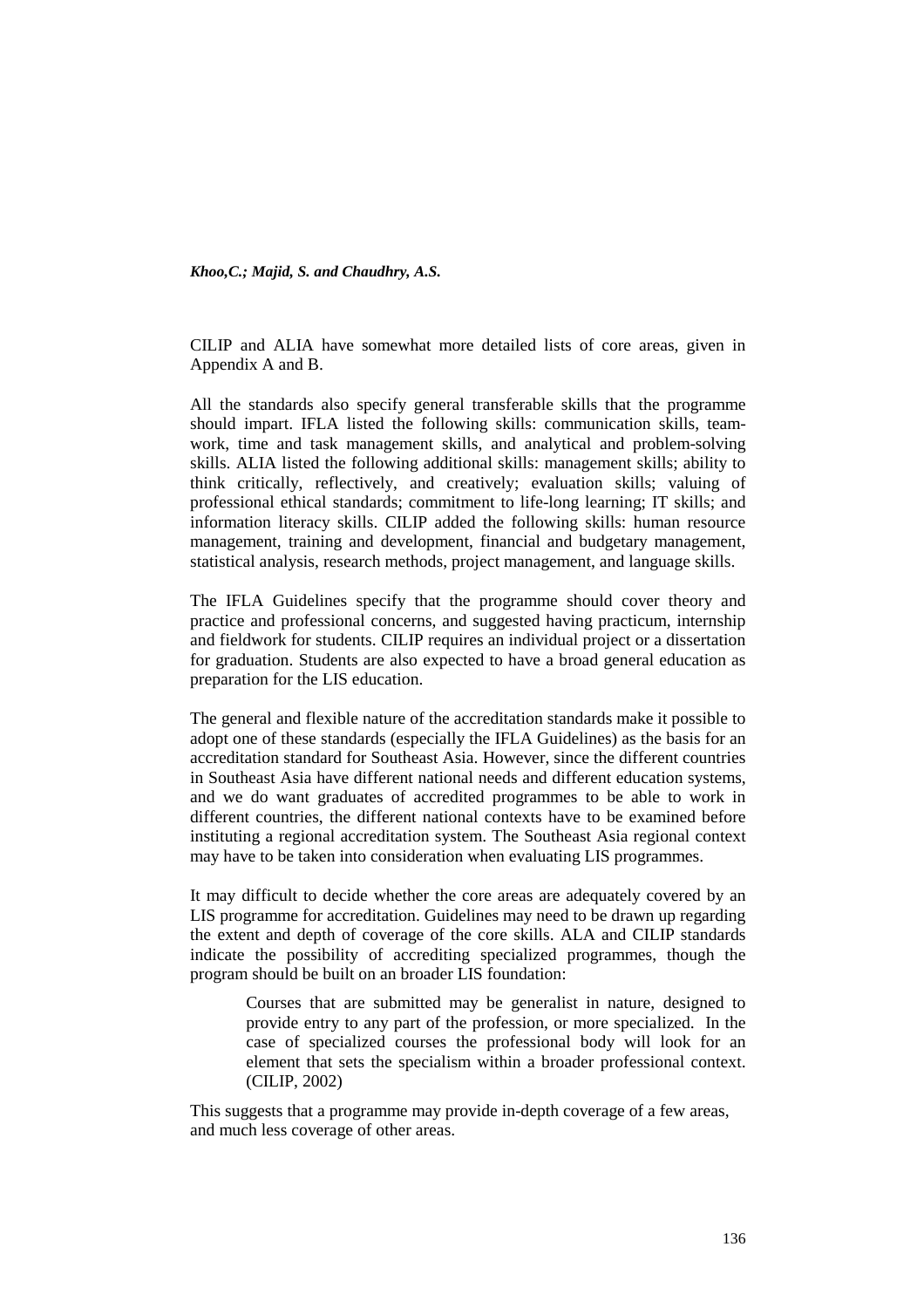The next section discusses the four main aspects or activities in the accreditation process – dialogue, self-evaluation, documentation and external review. Though we consider them part of the accreditation process, they are specified in the standards and are important features of the standards.

# **MAJOR ACTIVITIES IN THE ACCREDITATION PROCESS**

#### **Dialogue**

"Accreditation" sounds intimidating and evokes in our minds a picture of hostile outsiders, possibly foreign, on a fault-finding mission to uncover the weaknesses of the programme and assess the programme against international (i.e. Western) norms. Accreditation can be seen as interference by outsiders.

However, a closer examination of the accreditations standards and procedures suggests that the accreditation process need not be a hostile and fear-inspiring activity, and can be a "collegial" and productive process involving dialogue, consultation and mutual-help.

Our perspective is that dialogue and consultation are the most important aspects of the accreditation process. The LIS school has to engage in dialogue with many different parties, including

- *Faculty members within the LIS school*. Dialogue within the LIS school is clearly necessary for self-evaluation, planning for improvement and preparing the case for accreditation.
- *The parent institution* (i.e. the university and faculty/school) in which the LIS programme resides. The parent institution may need to be approached for financial, administrative and infra-structural support to meet accreditation standards and to continually improve the programme.
- *The profession*, including practising library and information professionals, and employers. The profession needs to be consulted regarding employment prospects, skills needed and adequacy of the training provided by the programme.
- *Students and alumni*, for feedback on the programme.
- *The accreditation body*. Documentation and information have to be provided to the accreditation committee for assessment. The committee can also provide advice and suggestions for improving the accreditation case as well as for improving the programme to meet the standards.
- *Other library schools* can be consulted on putting up the accreditation case and also for help to strengthen various aspects of the programme.
- *Other related programmes* in the university, and other related professions. The LIS field is multi-disciplinary, and LIS professionals play many different roles in industry. It is thus important for the LIS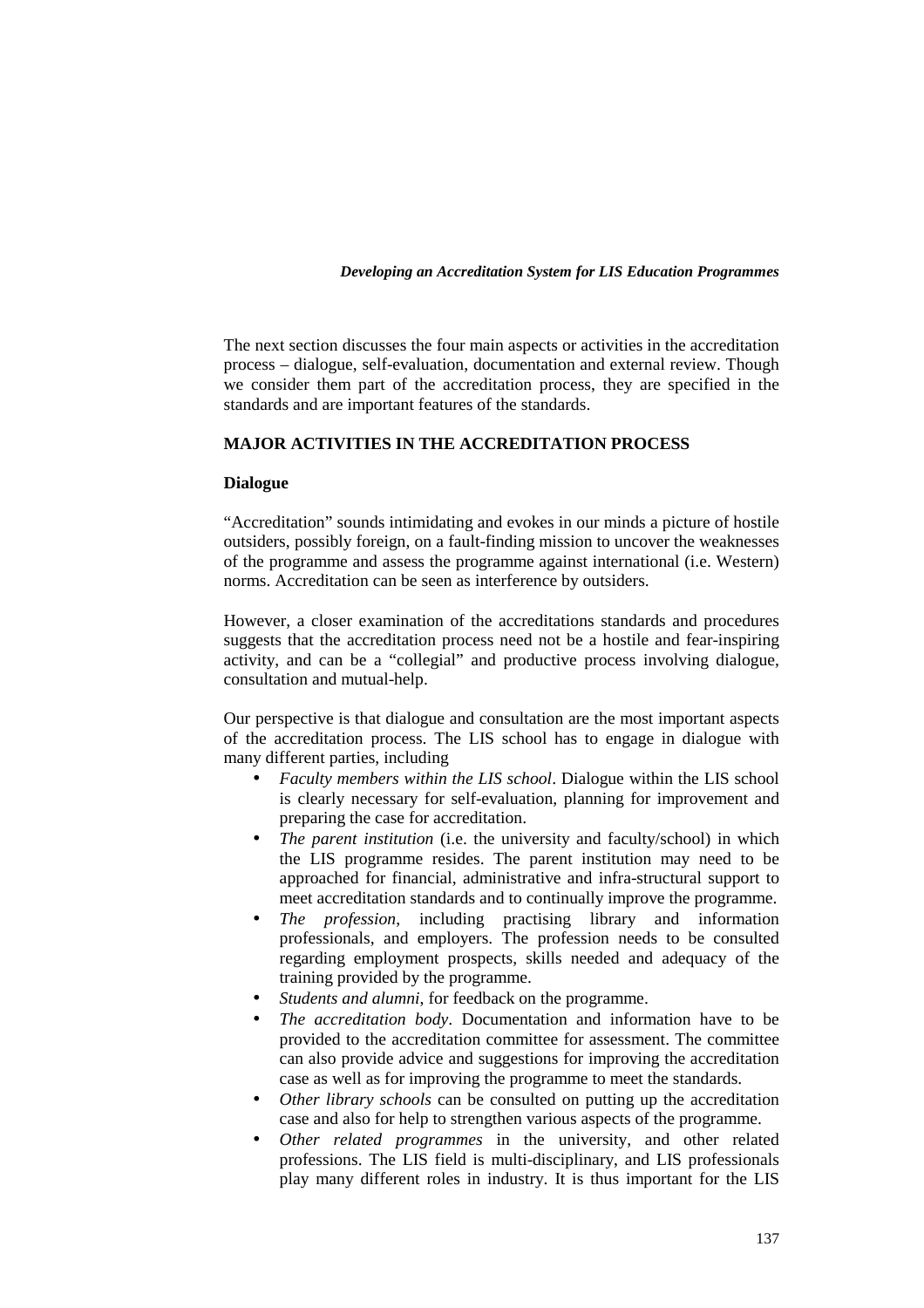schools to interact with and possibly collaborate with other departments and programmes in the university and also related fields and professions in industry.

Dialogue among LIS schools is possibly the most beneficial side-effect of a regional accreditation scheme. This dialogue is necessary to formulate regional accreditation standards and procedures that are acceptable to most LIS schools. Dialogue is needed to improve understanding of each other's unique context, history and objectives. This understanding is important since LIS faculty members will probably be serving in accreditation panels for other LIS programmes. An LIS school undergoing an accreditation process can seek advice and consultancy from faculty members in other LIS schools in preparing the accreditation case as well as improving the programme itself. Indeed, the ALA accreditation procedure specifically advises the LIS school seeking accreditation to "seek advice from individuals within the profession who have experience with accreditation" (ALA, 2002). The accreditation process can help to identify the particular strengths and best practices of individual LIS programmes, so that LIS schools know who to approach for assistance in particular areas of LIS education.

LIS schools seeking accreditation also need to have more dialogue with the profession. Dialogue with the profession is a two-way communication. On one hand, it involves feedback from professionals and employers on employment opportunities, skills needed, the adequacy of the programme in preparing graduates for professional work, and trends and developments in the profession. On the other hand, the LIS schools also needs to

- explain to the profession the objectives, content, approach and rationale of the programme
- disseminate research results and new ideas, and inform the profession of trends and developments reported in the literature
- provide continuing education and consultancy to the profession
- provide leadership to the profession.

Indeed providing continuing education and consultancy to the profession, and membership and service of faculty members in professional associations are part of the IFLA Guidelines. IFLA guidelines state that "in order to assist practising librarians and information specialists to maintain competence in a changing society and to keep educators aware of issues and trends in practice, the programme should either conduct suitable workshops and short courses …" Furthermore "the programme's staff should have the opportunity of offering consulting to libraries and information agencies to develop further interplay between the educational institution and practice."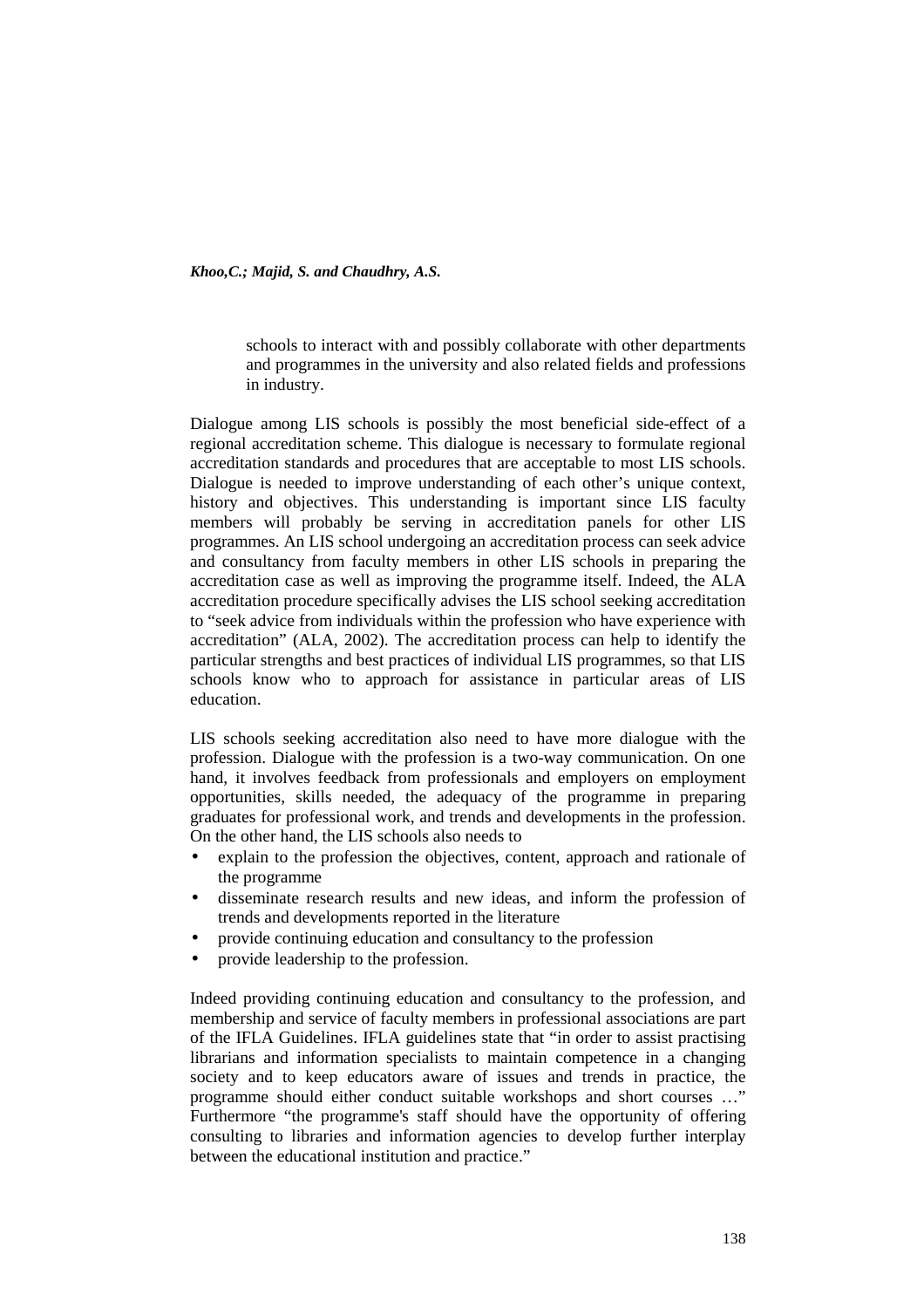Dialogue with other university departments in related disciplines and dialogue with related professions are also important. The IFLA Guidelines specify that the LIS programme should demonstrate awareness of related disciplines, and that "the administrators, faculty and staff of the library/information educational programme should be aware of, and in communication with other related professions and disciplines within and outside the educational establishment." The ALA Standard also specifies that faculty members should interact with faculty of other disciplines. This makes sense considering the multidisciplinary nature of the LIS field and the convergence and growing overlap between LIS, computer science, information systems, communication studies, and other disciplines.

LIS schools should also be an active participant in the university community and participate in the intellectual dialogue across the university, and forge partnerships and collaborations. Otherwise the LIS schools may become isolated entities in the university, and seen as redundant and not contributing to the mission of the university.

# **Self-evaluation**

Although we can expect all LIS schools to do a certain amount of self-evaluation and self-reflection, the accreditation process requires the LIS schools to do this self-evaluation systematically and regularly:

> The programme should have a clearly developed, regular planning and evaluation process. The process should include an ongoing review of policies and procedures in light of anticipated changes in the library/information field and in the larger society. Faculty, staff, and students should be involved in the planning and evaluation activities. Employers and practitioners should be consulted as well. (IFLA, 2002)

The ALA (2003) accreditation procedures emphasize the use of qualitative and quantitative "outcomes assessment":

> Each school and program will have its own ways of expressing its goals, determining desired outcomes, and measuring its accomplishments. The results of developing and evaluating outcomes assessments will be a unique set of measures of what constitutes success for that school and program. … Not all outcomes measures need to be objective or easily quantifiable; they must, however, be verifiable. The first places to look for outcomes measures are in existing documents about the program, its resources, and its external environment. Examples of sources of data for demonstrating attainment of objectives include student achievements, alumni surveys, faculty accomplishments, employer feedback, and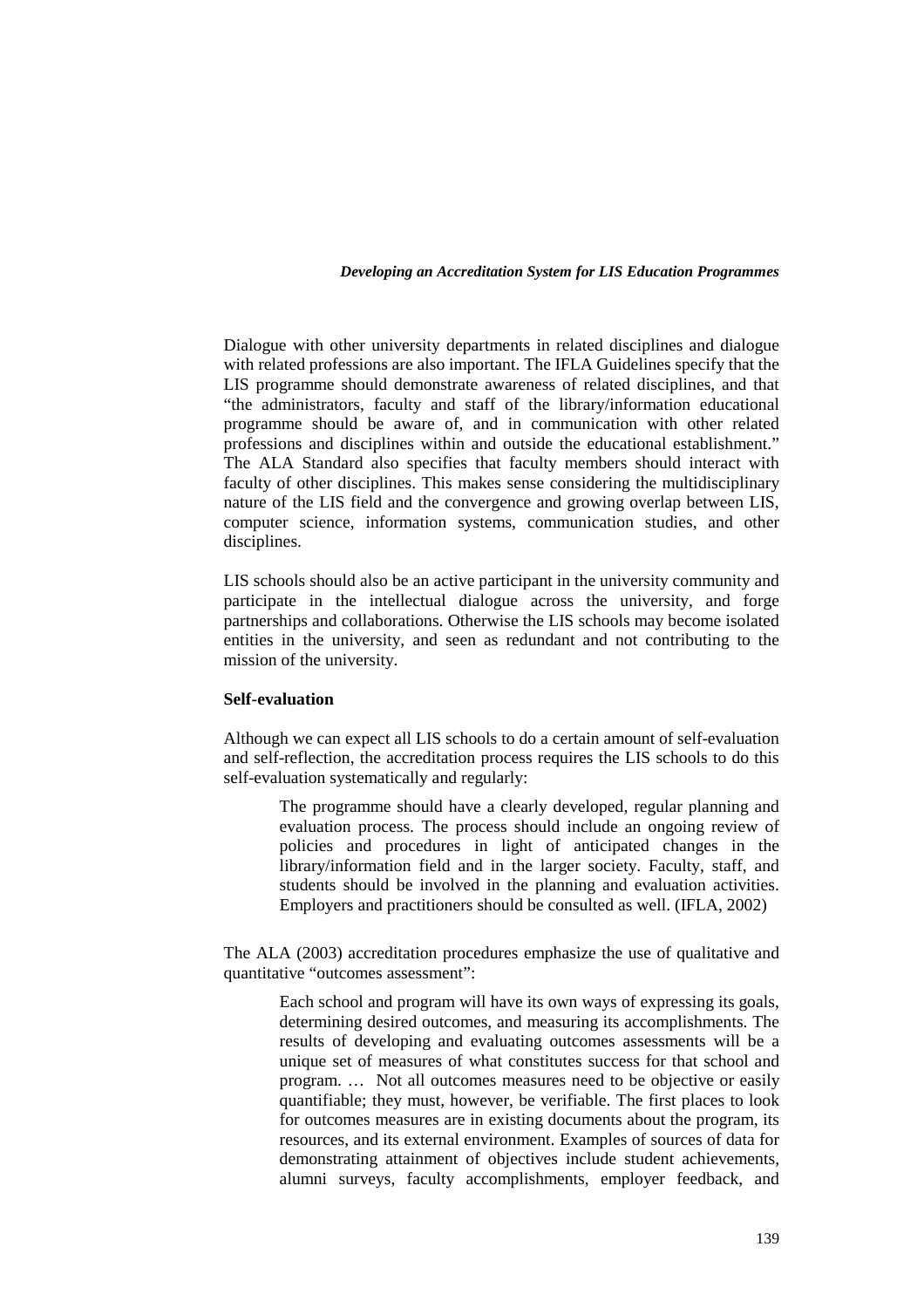departmental or program evaluations. Assessment measures for the curriculum come from testing for success in attaining course and program objectives, school objectives, or institutional objectives for basic skills, thinking and practice in the discipline, and preparations for lifelong learning. The development of measures for teaching might begin with answering questions such as: What methods of presentation accommodate various learning styles? How are students encouraged to practice and apply their learning? … The plan should include and describe plans for data-collection efforts that are necessary for the review; for example, will the school conduct focus groups, structured interviews, mail or telephone surveys with its constituent groups and/or students and alumni? (ALA, 2003)

The accreditation procedures thus call for a fairly extensive and detailed evaluation study of the programme – a daunting task requiring substantial manpower and financial resources and research skills.

We have doubts that such an extensive evaluation is necessary to assess whether standards are met and to identify areas for improvement. Simpler accreditation procedures will need to be developed for use in the Southeast Asian context. Perhaps the ALIA and CILIP accreditation procedures can be taken as starting points. A few model programme evaluations will have to be developed to provide LIS schools guidance on what is expected.

## **Documentation**

Extensive documentation has to be done by the LIS schools to show that the programme complies substantially with the accreditation standards and also to present the evaluation study and results.

The IFLA Guidelines emphasize transparency and detailed documentation in publicly available documents. Policies and procedures to be documented and made publicly available include:

- The programme's mission, goals and objectives
- Philosophy, principles and methods of the programme
- Areas of specialisation
- Level of preparation provided
- Teaching, service and research values
- Role of library and information services in society
- Curriculum, including the aims, prerequisites, content, learning outcomes, and assessment methods for each course
- Student recruitment, admission, financial aid, placement, and other academic and administrative policies for students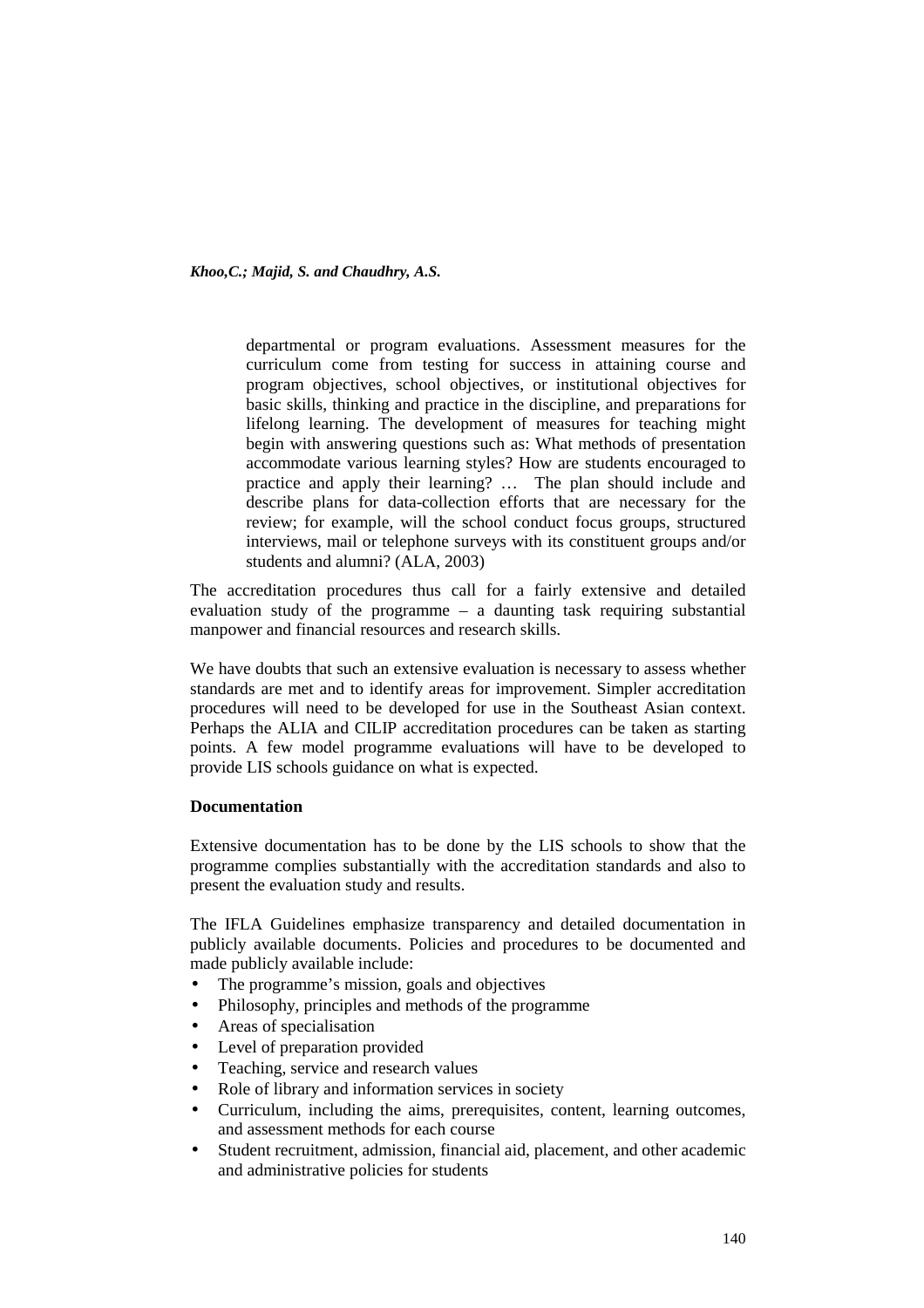• Criteria for selection of students, including interest, aptitude, intellectual and educational backgrounds and diversity

ALA (1992) has more details about what is to be included in the programme objectives:

- Definition of LIS
- The philosophy, principles, and ethics of the field
- Appropriate principles of specialization (areas of specialization and their definitions)
- The value of teaching and service to the advancement of the field
- The importance of research to the advancement of the field's knowledge base
- The importance of contributions of library and information studies to other fields of knowledge
- The importance of contributions of other fields of knowledge to library and information studies
- The role of library and information services in a rapidly changing multicultural, multiethnic, multilingual society, including the role of serving the needs of underserved groups
- The role of library and information services in a rapidly changing technological and global society
- The needs of the constituencies that a program seeks to serve

Policies and procedures to be documented (but not publicly available):

- Faculty appointment, review and promotion policies.
- Faculty continuing education and professional development
- Policy for reviewing the currency and relevance of courses and teaching methods.

The accreditation standards and procedures developed for Southeast Asia will need to specify what LIS schools need to document and make public, and the amount of documentation.

## **External review**

Finally, an accreditation review panel will be formed by the accrediting agency to review the documents and the accreditation case presented by the school, and assess whether the programme substantially meets the "standards". This would involve a site visit by the accreditation panel to review aspects of the programme that cannot be assessed fairly from documentation alone, and to meet with the various constituencies of the programme.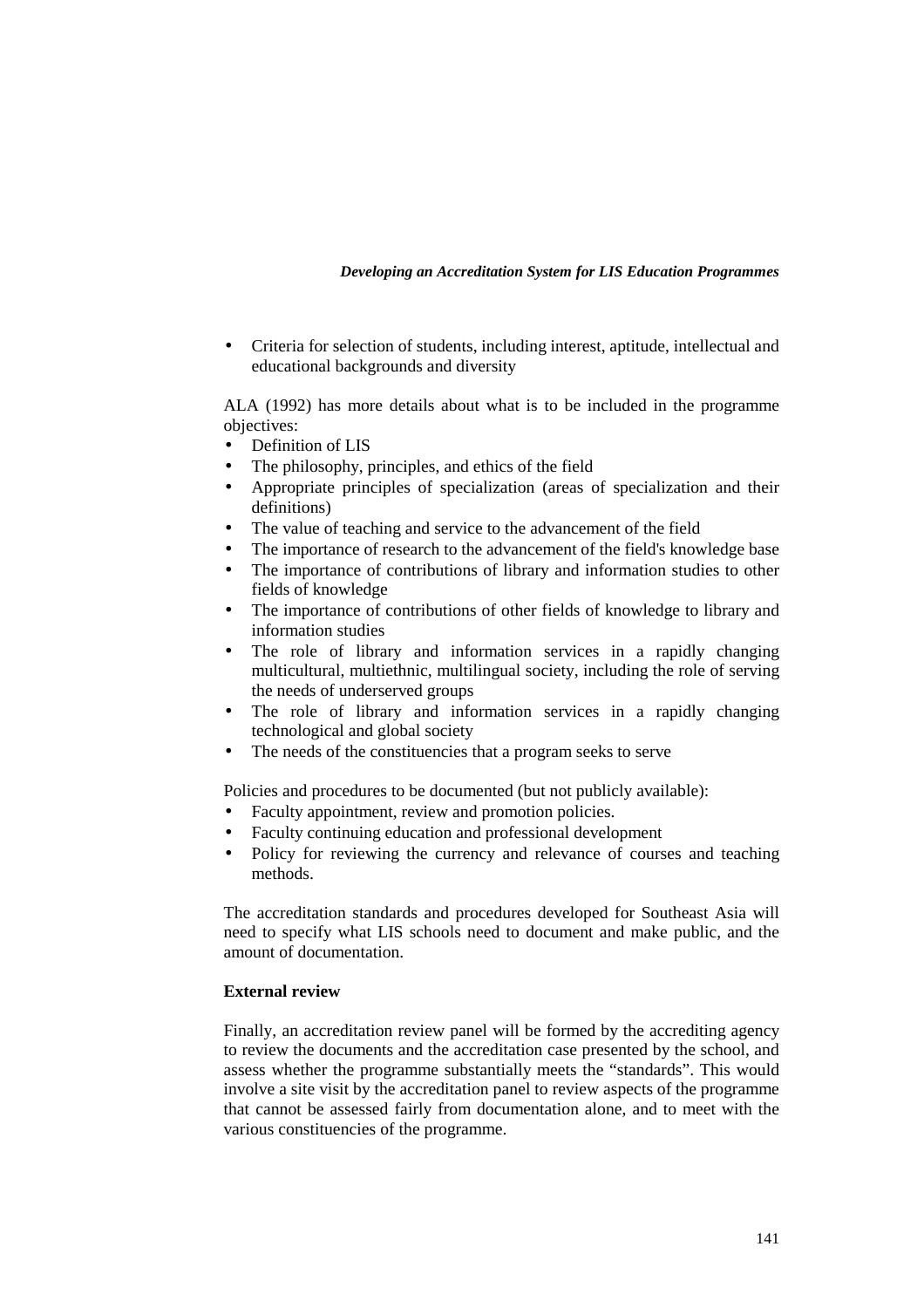#### **Survey of LIS Schools**

Prof. Shaheen Majid carried out a questionnaire survey of LIS schools in Southeast Asia in January and February 2002, to explore the perceptions of the LIS schools about a regional accreditation scheme for the LIS degrees. A summary of the results is provided here. More details are given in Majid *et al.* (2002).

Fourteen LIS schools from five Southeast Asian countries participated in the study. No LIS programmes could be identified in four countries: Brunei, Cambodia, Laos and Myanmar. The highest number of participants (five) was from Thailand, followed by the Philippines with 4 schools. Two schools each from Singapore and Malaysia participated in this study.

Twelve of the 14 schools agreed there is a need for developing an accreditation scheme for LIS degrees awarded in Southeast Asian countries. One school from Thailand was unsure, and one school from Malaysia disagreed pointing out that "the process of accreditation by concerned [government] authorities at national level … is effective and good enough". Thirteen schools expressed interest in participating in an accreditation scheme developed for Southeast Asian countries. The Malaysian school, which earlier disagreed, expressed its inability to join since government authorities would not accept such an exercise undertaken by a body not authorised by them.

Most of the schools agreed that implementation of an accreditation scheme would result in better coordination among LIS programmes in the region, result in wider acceptance, higher creditability and recognition of LIS degrees, better job prospects for LIS graduates, and better quality of LIS programmes and their graduates. Eleven schools agreed while three were not sure that such a scheme would enhance the mobility of LIS graduates in the region.

Regarding the implementation and coordination of accreditation activities, a majority of the respondents agreed that a joint committee of representatives from CONSAL and LIS schools should be responsible for developing rules and procedures as well as for coordination of the proposed regional accreditation scheme.

The following factors were considered very important in the accreditation criteria by at least 10 LIS schools:

- Relevance of curriculum to market needs
- Faculty educational/ professional qualifications
- Number of faculty members
- Faculty areas of specialisation and diversity in background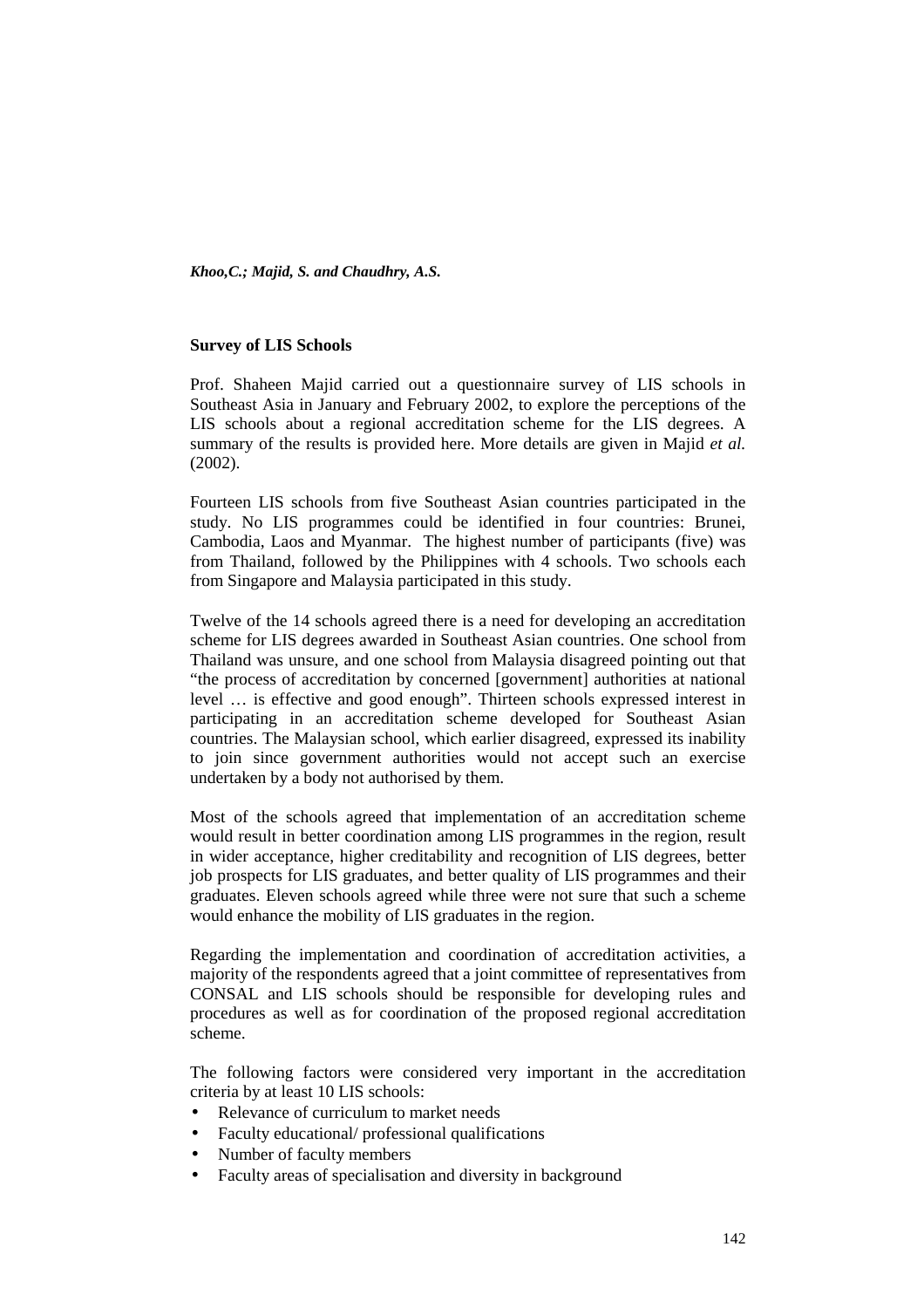- Total credit hours/workload for graduation
- Funds for developing resources and facilities
- Physical Resources and Facilities
	- Computer hardware/software/networking
	- Access to the Internet
	- Instructional equipment
- Library Resources

The main problems to developing and implementing a regional accreditation scheme were identified as:

- Non-availability of funds (9 respondents)
- Limited understanding and appreciation for such a scheme (8 respondents)
- Lack of expertise and procedural difficulties (6 respondents)

Four schools feared that there might be some resistance from LIS programmes in implementing this scheme.

## **An Organisational Model for a Regional Accreditation System**

Majid *et al.* (2002) also outlined a model for developing and implementing an accreditation scheme. They proposed that in the first phase of implementation only Master's degrees will be accredited, and extended to Bachelor's degree in the second phase. They proposed that a regional accreditation scheme be developed under the auspices and oversight of CONSAL.

They proposed a CONSAL Special Committee on Accreditation with representatives from LIS schools, National Libraries, professional associations, library and information practitioners, etc., to draft rules, procedures and accreditation standards, and submit the report to the CONSAL Executive Board (EB) for implementation.

CONSAL will then form a CONSAL Advisory Committee on Accreditation (CACA) with 14 members for coordinating and implementing the proposed accreditation scheme (Table 1), representing CONSAL, LIS schools, National Libraries, LIS professional associations, and practitioners.

To accredit a particular LIS programme, CACA will nominate an Accreditation Review Panel (ARP) in consultation with the CONSAL Executive Board, to visit candidate schools and assess their eligibility by using the approved *Accreditation Standards*. For this purpose, a pool of experts would be developed with appropriate qualifications, experience and interest in LIS education. Each ARP would consist of four members, two academicians and one representative each from library associations and National Libraries of ASEAN member countries.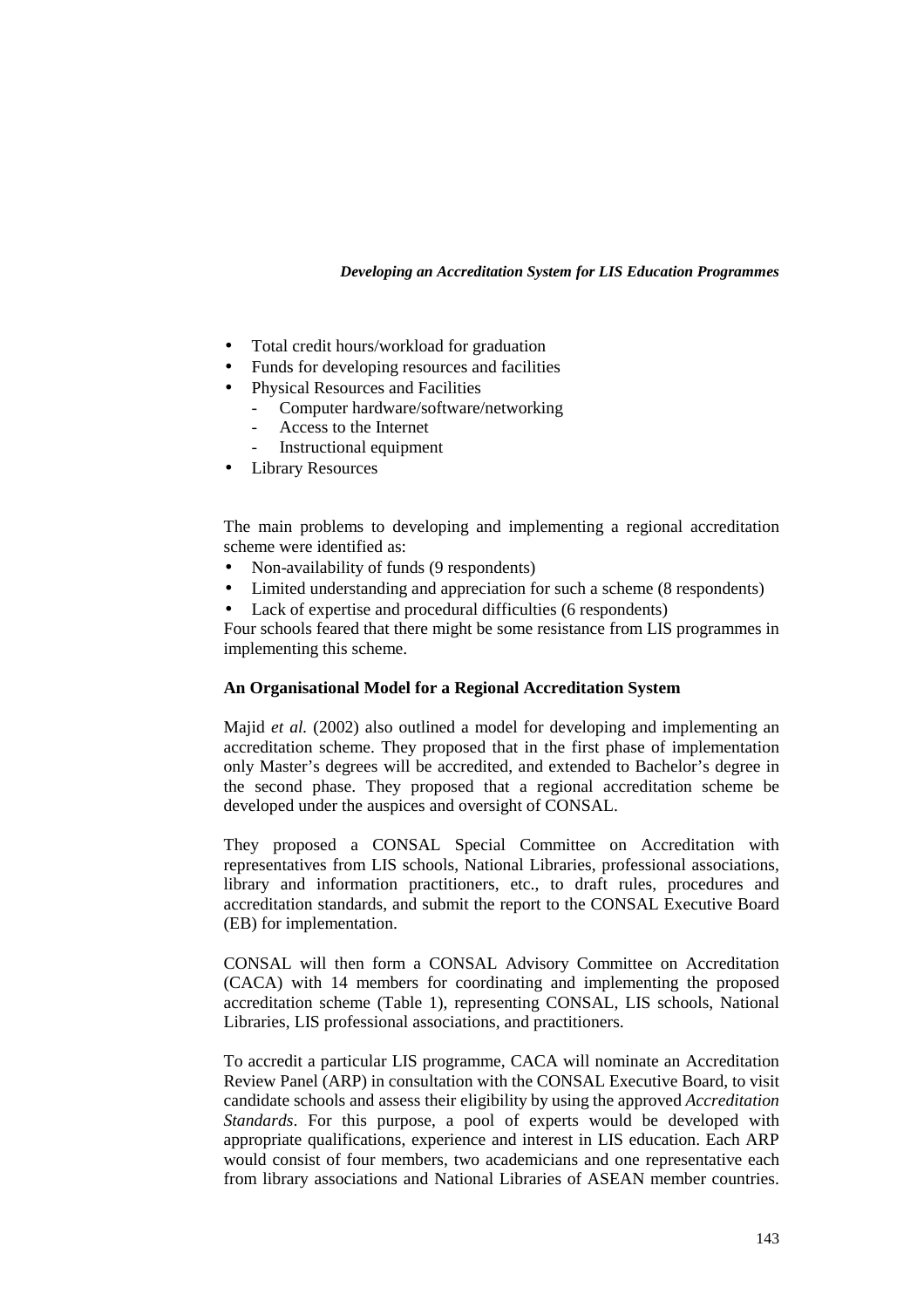Based on the recommendations of the Accreditation Review Panel, the CONSAL Advisory Committee on Accreditation (CACA) would decide whether or not to grant accredited status to the candidate school.

| Agency                    | Number of<br><b>Representatives</b> | <b>Duration</b> | <b>Remarks</b>                                                                                                              |
|---------------------------|-------------------------------------|-----------------|-----------------------------------------------------------------------------------------------------------------------------|
| <b>CONSAL</b>             |                                     | Two years       |                                                                                                                             |
| LIS Schools               | 6                                   | Three years     | No more than two persons<br>from each country on<br>staggered-rotation basis                                                |
| <b>National Libraries</b> | 2                                   | Two years       | On staggered-rotation<br>basis                                                                                              |
| Library<br>Associations   | $\mathfrak{D}$                      | One year        | On staggered-rotation<br>$basis - to be nominated by$<br>National Library of the<br>respective country on<br>rotation basis |
| <b>LIS</b> Practitioners  | 3                                   | One year        | Representing different<br>specialisations - not more<br>than one person from each<br>country                                |

Table 1: Proposed composition of the CONSAL Advisory Committee on Accreditation

# **Steps Towards Establishing a Regional Accreditation System**

Clearly, for an accreditation scheme to be developed and accepted by LIS schools in the region, extensive dialogue among the LIS schools need to take place to draft the accreditation standards and procedures. The schools will then have to perform self-evaluation, and apply the draft standards and procedures to their own programmes to identify problems and assess to what extent their programmes meet the draft standards. LIS faculty may also need to visit other schools to understand the problems encountered by other schools and to simulate accreditation panel site visits. The CONSAL Special Committee on Accreditation proposed by Majid et al. (2002) could be the coordinating body for these efforts.

Once the accreditation standards and procedures have been agreed on, a CONSAL Advisory Committee on Accreditation (CACA) could coordinate and implement the accreditation scheme. Initially, the accreditation committee will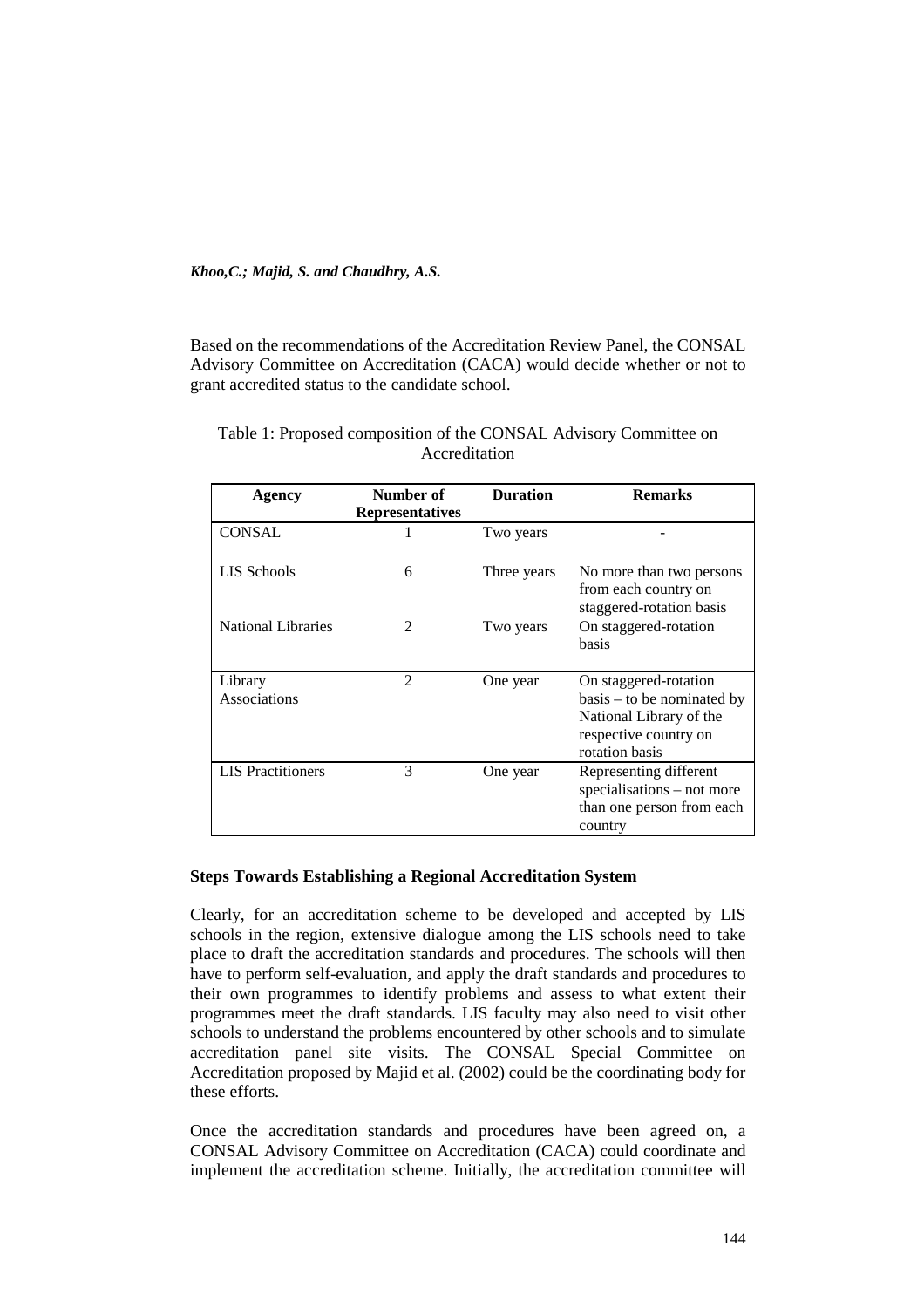have to spend a substantial amount of time clarifying the standards and procedures. The committee will have to provide guidance to LIS schools to prepare the required documents, carry out the evaluation study, and prepare the case for accreditation. A consultant with extensive experience of the accreditation process in Australia, UK or the US will probably need to be engaged to advise the accreditation committee, and to ensure that the accreditation process is performed properly.

Nearly two-thirds of the respondents of Majid's survey indicated non-availability of funds as a major problem. To reduce the financial burden of the candidate schools, it is suggested that members of the Review Panel be encouraged to seek travel funds from their parent organisations. Alternatively, CONSAL could approach appropriate international donors for grants to cover costs for the initial implementation of this scheme.

The respective national library associations will also need to set up a Standards and Accreditation Committee to represent the interests of the profession and the association, and to liaise with the CONSAL Advisory Committee on Accreditation. The Library Association of Singapore has set up a Standards & Professional Sub-Committee with the objectives:

- To develop standards and guidelines for LIS professional and paraprofessional education
- To develop standards and guidelines for library and information services
- To develop library and information industry competency standards
- To develop accreditation and certification guidelines and procedures
- To liaise with LIS-related standards and accreditation bodies in Singapore and other countries

The sub-committee has set up a Web site (http://islab.sas.ntu.edu.sg:8000/ projects/standards/) to gather resource materials on standardization, accreditation and certification.

## **CONCLUSION**

We have examined some of the issues involved in developing accreditation standards and procedures for LIS professional education programs in Southeast Asia. The accreditation standards of the ALA, ALIA, CILIP (UK) and IFLA were examined, and their main features identified and discussed with respect to the Southeast Asian context.

The main advantages of a regional accreditation scheme were identified as:

- Assuring students and employers of the quality of the programme
- Encouraging commitment to continual improvement
- Improving the mobility of graduates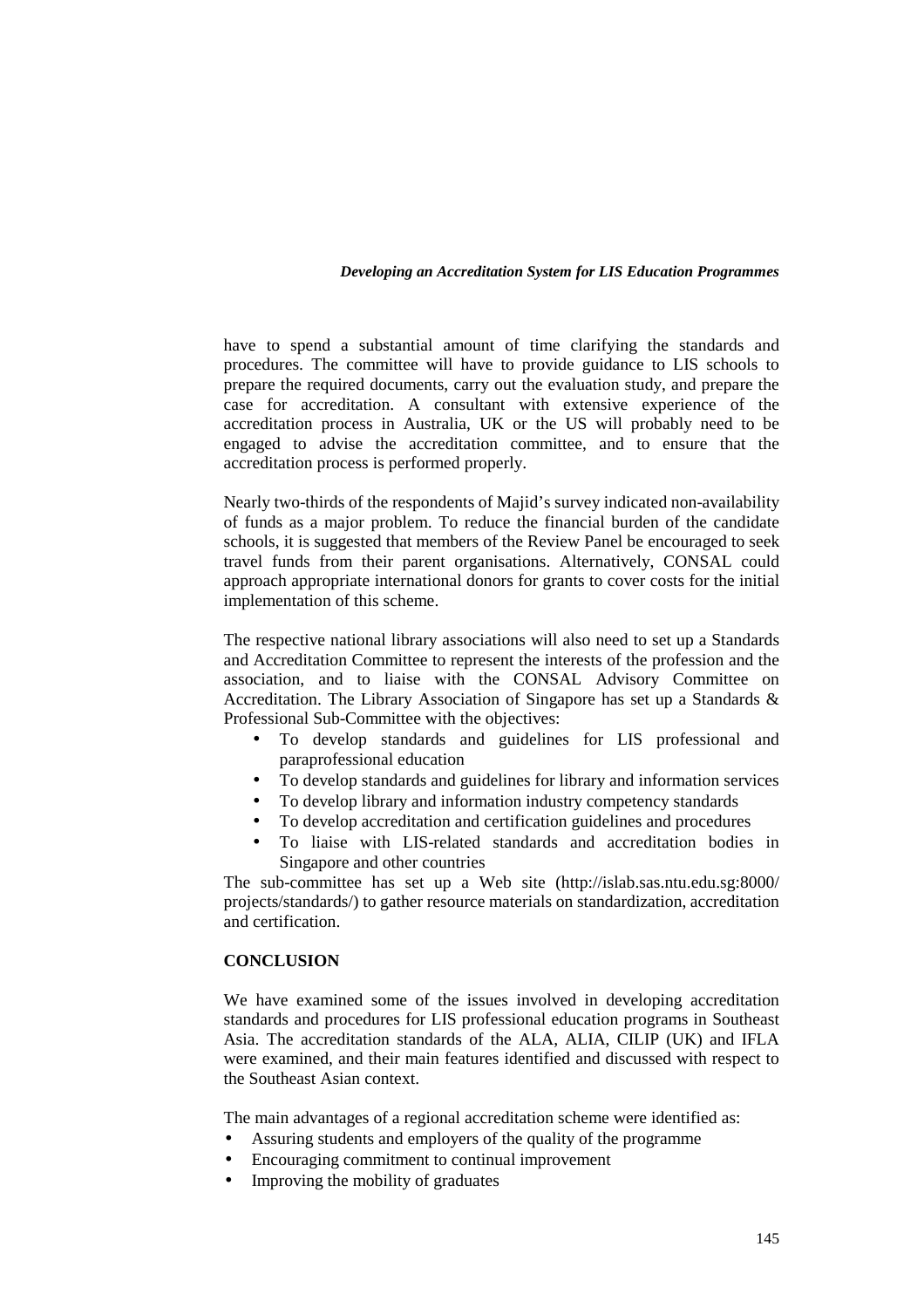- Encouraging interaction, dialogue, collaboration and cooperation between LIS schools
- Encouraging dialogue between LIS schools and their constituencies, as well as with other disciplines and professions
- Greater transparency and more documentation of policies and procedures
- Helping the region to negotiate mutual recognition of professional qualifications with the library associations of other countries.

We identified *dialogue* with different parties and *self-evaluation* as very beneficial aspects of the accreditation process, as well as point out the enormous amount of *documentation* that might be needed. We have also proposed a organisational model for regional accreditation and steps that may need to be taken to develop the system.

It is hoped that the analysis and proposals in this paper will stimulate further discussion regarding the development and implementation of a regional accreditation system.

## **REFERENCES**

- American Library Association. 1992. *Standards for accreditation of Master's programs in library and information studies.* Chicago: The Association.<br>Retrieved 15<sup>th</sup> Oct. 2003 from http://www.ala.org/Content/ Oct. 2003 from http://www.ala.org/Content/ NavigationMenu/Our\_Association/Offices/Accreditation1/pub/standards.h tm
- American Library Association. 2003. *Accreditation process, policies & procedures.* Chicago: The Association. Retrieved 15<sup>th</sup> Oct. 2003 from http://www.ala.org/Content/NavigationMenu/Our\_Association/Offices/Ac creditation1/standards4/ap3.htm
- Australian Library and Information Association. n.d. *Procedures and guidelines for the recognition of first award professional courses in library and information studies*. Chicago: The Association.
- Australian Library and Information Association. 2003. *The library and*  information sector: core knowledge, skills and attributes. Retrieved 15<sup>th</sup> Oct. 2003 from http://www.alia.org.au/policies/core.knowledge.html
- Australian Library and Information Association. 2000. *Education policy statement no. 1*. Retrieved  $15<sup>th</sup>$  Oct. 2003 from the http://www.alia.org.au/ policies/education/entry-level.courses.html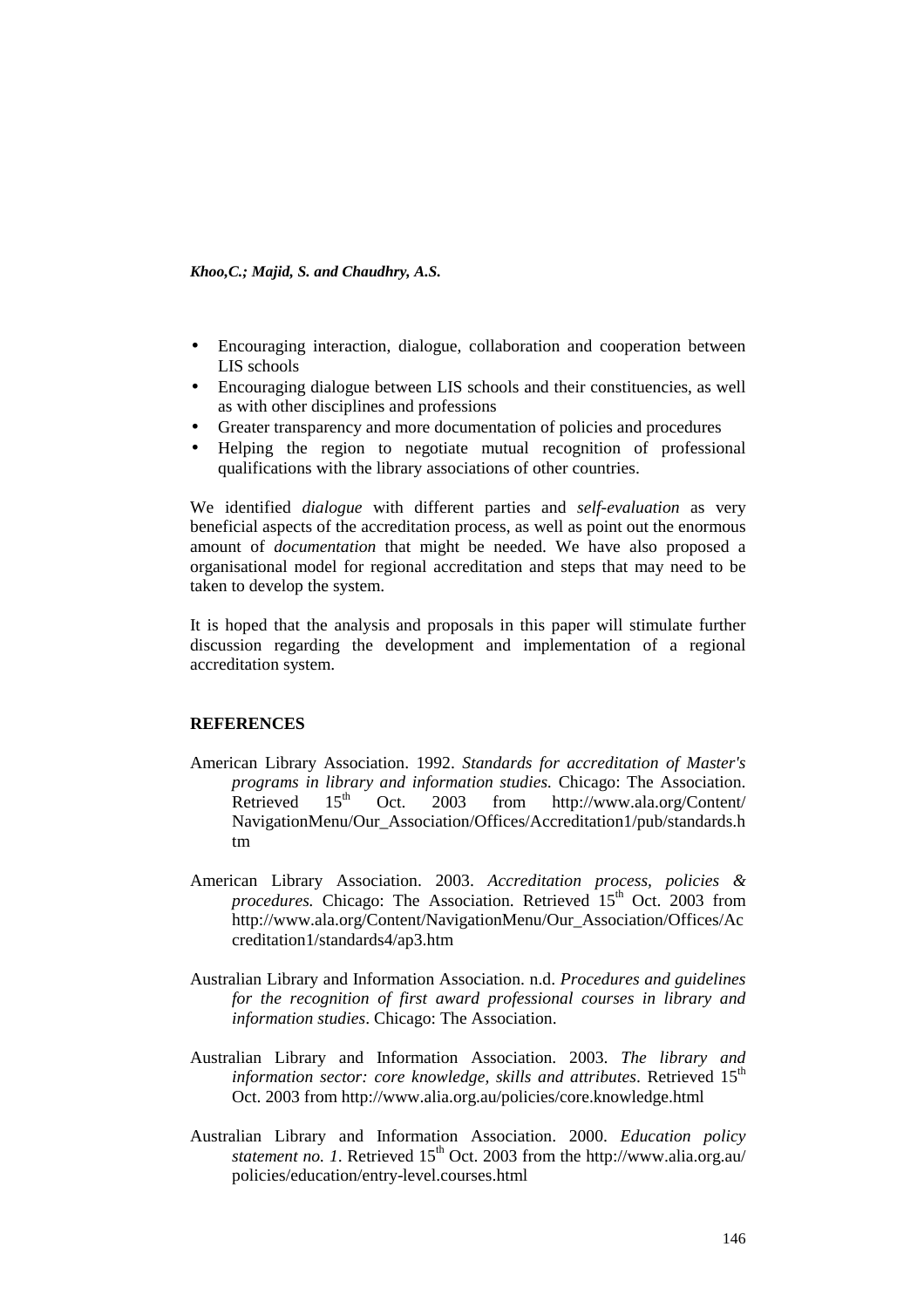- CILIP: Chartered Institute of Library and Information Professionals. 2002. *Accreditation instrument: Procedures for the accreditation of courses.*<br>
London: CILIP. Retrieved  $15<sup>th</sup>$  Oct. 2003 from London: CILIP. Retrieved  $15<sup>th</sup>$  Oct.  $2003$  from http://www.cilip.org.uk/qualifications/accreditation.rtf
- International Federation of Library Associations and Institutions. 2002. *Guidelines for professional library/information educational programs –*  2000. The Hague: IFLA. Retrieved 15<sup>th</sup> Oct. 2003 from http://www.ifla.org.sg/VII/s23/bulletin/guidelines.htm
- Majid, S., A.S. Chaudhry, A.S., S. Foo, & E. Logan. 2002. Accreditation of library and information studies programmes in Southeast Asia: A proposed mode*l.* In: *Library and Information Science Education in Asia (LISEA) Workshop, Dec. 2002*. Singapore: Nanyang Technological University. (Also to appear in Singapore Journal of Library & Information Management.)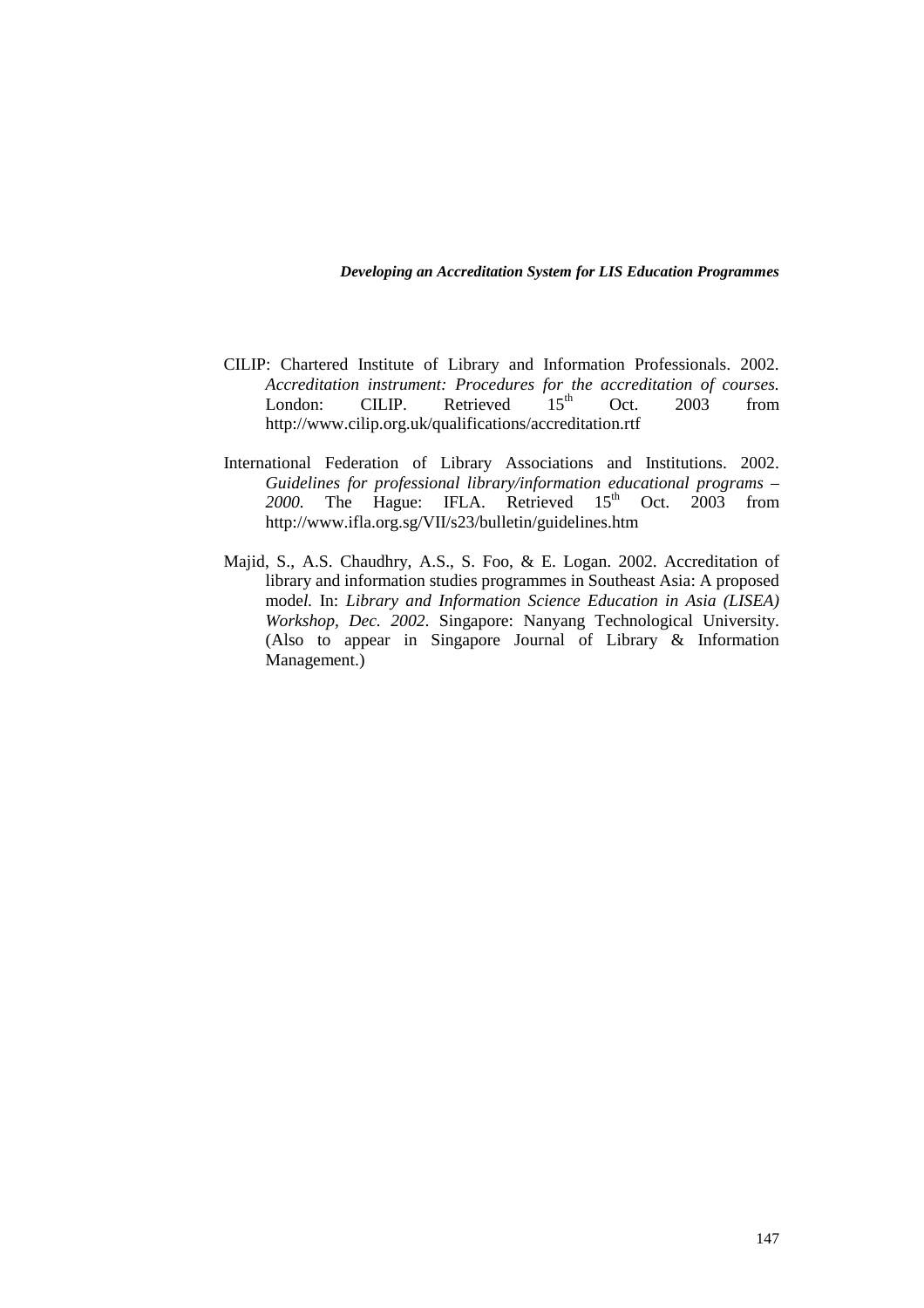# **APPENDIX A.**

#### **List of Core Areas in the CILIP Course Accreditation Checklist**

#### **Information Generation Communication and Utilization**

- Principles of information science
- Identification and analysis of information flows and resources
- Principles of collection and data management
- Knowledge organization and information retrieval
- Information evaluation
- Data restructuring and information presentation

#### **Information Management and Organizational Context**

- Development & Provision of Information Services and Products
- Strategic tactical and financial planning of information services
- Information services marketing and business development
- Quality issues and liability
- Information service performance assessment
- Information system / organization analysis
- Analysis of User Education Needs
- User Studies and Education

#### **Information Systems / Information and Communication Technologies**

• Specification, identification, analysis, implementation, evaluation and utilization of manual and electronic systems and tools

#### **Information Environment and Policy**

- Legal and regulatory issues
- Professional and ethical issues
- International and transborder information transfer
- Regional, national and international information policies and issues

#### **Management and Transferable Skills**

- Human resource management
- Training and development
- Financial and budgetary management
- Statistical analysis
- Research methods
- Project management
- Language skills
- Communication/interpersonal skills
- Practical experience